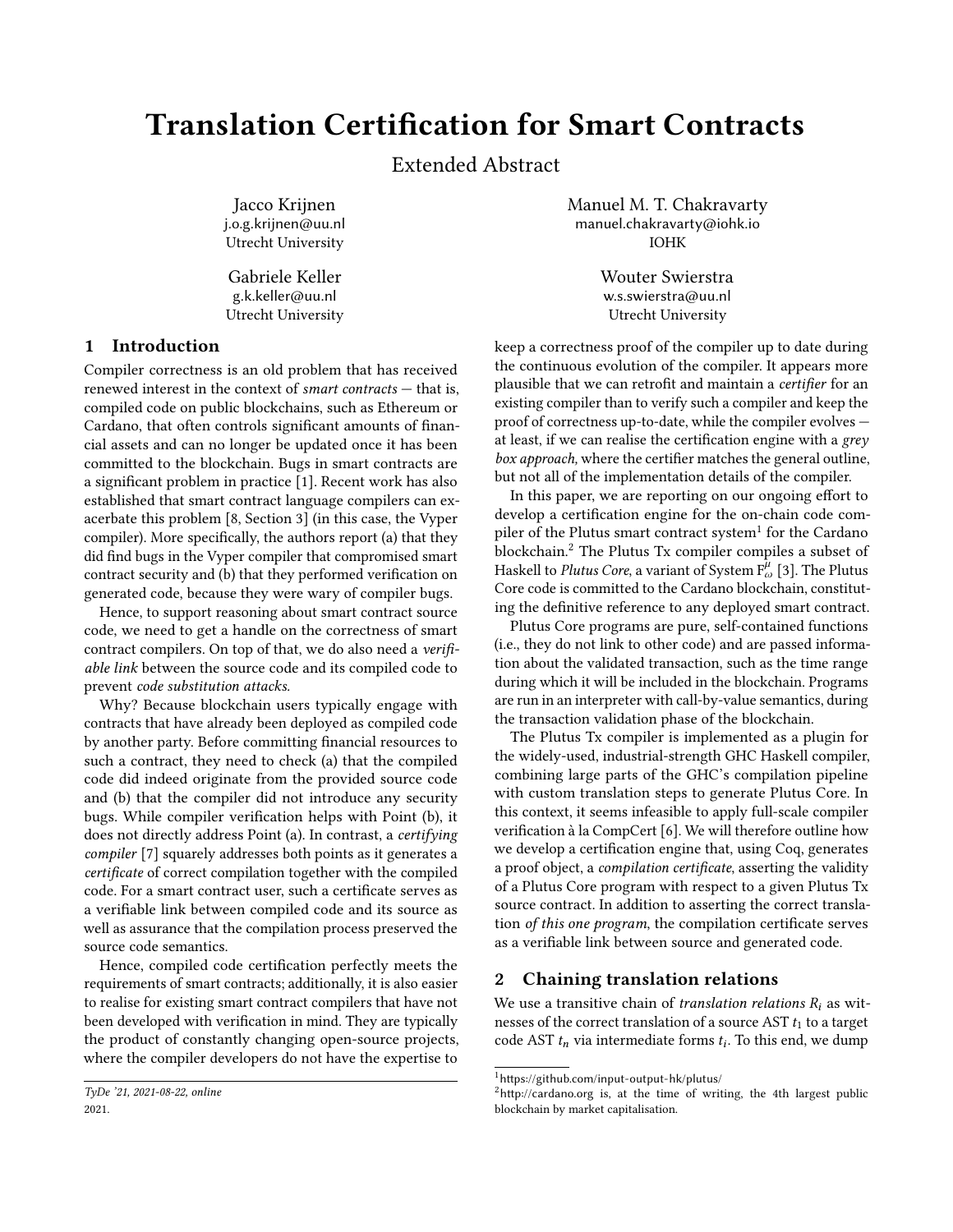all the ASTs  $t_1, \ldots, t_n$  of the compiler that we certify. The ASTs and translation relations together with the compiler passes  $f_i$  are depicted in Figure [1,](#page-1-0) where the grey section represents the compiler transforming one tree into another. The orange section displays the translation relations  $R_i$ , and the blue section represents correctness proofs of the translation relations on the basis of the semantics of the underlying intermediate languages.

We have implemented this approach for a range of concrete intermediate languages of the Plutus Tx compiler, but we illustrate it here using only a simply-typed lambda calculus extended with non-recursive let-bindings.

#### 2.1 Characterising a transformation

To assert the correctness of a single compiler stage  $f_i$ , we begin by defining a translation relation  $R_i$  on a pair of source and target terms  $t_i$  and  $t_{i+1}$ , respectively. In other words, we consider  $f_i$  correct if

$$
f_i(t_i) = t_{i+1}
$$
 implies  $R_i(t_i, t_{i+1})$ .

As a concrete example, consider inlining in the simplytyped lambda calculus with non-recursive let-bindings. We

<span id="page-1-0"></span>

Figure 1. Architecture for a single compiler pass. The grey area represents the compiler, orange and blue represent the certification component in Coq

<span id="page-1-1"></span>
$$
\frac{(x, t') \in \Gamma \quad \Gamma + t' \triangleright t}{\Gamma + x \triangleright t} \quad \text{[Inline-Var]}
$$
\n
$$
\frac{\Gamma + t_1 \triangleright t'_1 \quad (x, t_1), \Gamma + t_2 \triangleright t'_2}{\Gamma + \text{let } x = t_1 \text{ in } t_2 \triangleright \text{ let } x = t'_1 \text{ in } t'_2} \quad \text{[Inline-Let]}
$$
\n
$$
\frac{\Gamma + t_1 \triangleright t'_1 \quad \Gamma + t_2 \triangleright t'_2}{\Gamma + t_1 \ t'_2 \triangleright t'_1 \ t'_2} \quad \text{[Cong-App]}
$$
\n
$$
\frac{\Gamma + t_1 \triangleright t'_1 \quad \Gamma + x \triangleright x}{\Gamma + x \triangleright x} \quad \text{[Cong-Abs]}
$$
\n
$$
\frac{\Gamma + t_1 \triangleright t'_1}{\Gamma + \lambda x \cdot t_1 \triangleright \lambda x \cdot t'_1} \quad \text{[Cong-Abs]}
$$



can characterise an inlining relation as in Figure [2.](#page-1-1) Here,  $\Gamma \vdash s \triangleright t$  asserts that s can be translated into t given an environment Γ of let-bound terms. According to Rule [Inline-Var] the variable  $x$  may be replaced by  $t$  when the pair  $(x, t')$  occurs in  $\Gamma$  and  $t'$  can be translated to  $t$ , accounting for repeated inlining. The rest are congruence rules, where Rule [Inline-Let] also extends the environment Γ. We have omitted details about handling variable capture for the sake of simplifity.

Crucially, these rules do not prescribe which variable occurrences should be inlined, since the [Inline-Var] and [Cong-Var] rules overlap. This choice may rely on a complex set of heuristics internal to the compiler. Instead, we merely define a relation capturing the possible ways in which the compiler may behave. This allows for a certification engine that is robust with respect to changes in the compiler.

#### 2.2 Proof search

Given a translation relation  $R_i$  characterising one compiler stage, we need a search procedure to prove (automatically) whether any two terms  $t_i$  and  $t_{i+1} = f_i(t_i)$ , produced by a run of the compiler, are related as  $R_i(t_i, t_{i+1})$ . Automating this process typically proceeds in three steps:

- 1. We write proofs for specific compilations by hand using Coq's tactics. For simple relations, like the inline example sketched above, a proof can often be found with a handful of tactics such as auto or constructor. This is particularly useful for debugging the design of our relations describing compiler passes. The drawback of this approach is, however, that it is difficult to reason about the proof search from within Coq and it quickly becomes slow for large terms.
- 2. Once we have some degree of confidence in the defined relations, we invest in writing decision procedures of type forall (t1 t2 : Term), option (R t1 t2). These procedures can still produce large proof terms and need not always succeed in constructing a proof, but they form a useful intermediate step towards fullon proof by reflection.
- 3. Finally, we write a boolean decision procedure in the style of ssreflect [\[4\]](#page-3-5), Term -> Term -> Bool, together with a soundness proof stating that it will only return true when two terms are related through  $R_i$ . Verifying such boolean functions for complex compilation passes is non-trivial, hence we only invest this time and effort once we have a reasonable degree of confidence that the relation we have defined accurately describes a given compiler pass.

Occasionally, the compiler may do more than one transformation in a single pass. For example, the inlining phase of the Plutus Tx compiler additionally performs dead code elimination, removing dead bindings that have been inlined exhaustively. Once we have modeled the individual transformations, we represent such complex passes using relational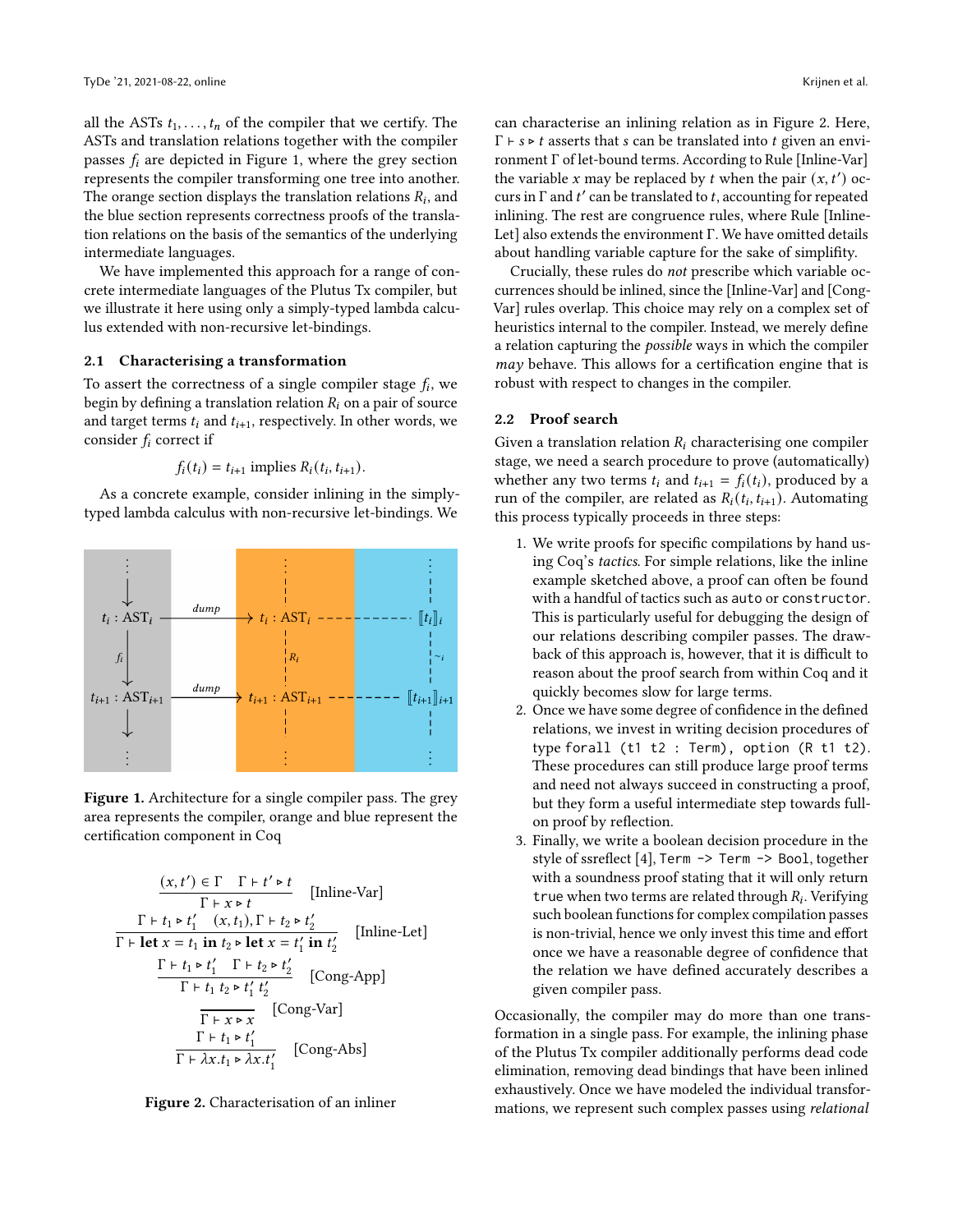composition,  $\exists t_2 \, R_1(t_1, t_2) \wedge R_2(t_2, t_3)$ . To construct a proof relating two terms then amounts to also finding an intermediate term,  $t_2$ , that witnesses the composite transformation.

#### 2.3 Semantics preservation

We can verify the correctness properties for each translation relation  $R_i$  separately and to varying degrees of fidelity. In the simplest case, this could be asserting the preservation of a program's static semantics, such as a proof of type preservation. On the other end of the spectrum, we might demonstrate that the semantics of the translated term is a refinement of the original term's full dynamic semantics.

In Figure [1,](#page-1-0) we characterise  $R_i$ 's correctness properties in the blue area by way of refinement relations  $\sim$ <sub>i</sub> on the semantic objects  $[[t_{i}]]_i$  of ASTs  $t_i$ . We can do that independently and incrementally for each step in the translation. In fact, even without any formal proof about the semantics, manual inspection of a translation relation may already improve confidence into the correctness of a translation step. After all, the translation relation may be considered an implicit specification of this compiler pass' admissible behaviour.

#### 2.4 Certificate generation

A compilation certificate includes the entire set of ASTs  $t_1, \ldots, t_n$  together with the proof objects witnessing the translation relations  $R_i$  for these ASTs. In addition, it includes the instantiated proofs of the refinement relation to produce a single proof object.

This certificate together with the source code and compiled code can then be independently checked by a trusted proof checker, such as the Coq kernel [\[2\]](#page-3-6). The proof itself can be inspected to confirm it proves the right theorem. One can then be confident that the compiled program is a faithful translation of the original source code.

#### 3 Preliminary results

We have begun to apply this approach with initial success to the Plutus Tx compiler, which compiles a Haskell subset into Plutus Core, a flavour of System  $F^{\mu}_{\omega}$  with a well-defined semantics [\[3\]](#page-3-3). The compiler consists of two main parts: the first one reuses various stages of GHC to compile the Haskell subset to GHC Core — GHC's principal intermediate language. The second part compiles GHC Core to Plutus Core. As Plutus Core is strict and doesn't directly support datatypes, both parts are quite complex. Moreover, both consist of a significant number of successive transformation steps.

So far, we have focused our certification effort on the second part, which is implemented as a GHC plugin translating GHC Core to PIR (Plutus Intermediate Representation) and then PIR in a number of steps, including inlining, dead code elimination and datatype encodings [\[5\]](#page-3-7), to Plutus Core. We have now developed translation relations for the entire process from PIR to Plutus Core in Coq.

In our experience, specifying the translation steps with relations is vastly simpler than the logic and analyses required to implement them in the compiler. For example, characterising dead code elimination requires a simple condition on the free variables, whereas the implementation of such a pass needs to maintain a dependency graph.

Moreover, this grey box approach, where we characterise the individual transformation steps by translation relations, without detailing how these steps are implemented in the compiler is proving helpful. After all, the Plutus Tx compiler is being further developed and maintained by a development team at IOHK, largely independently of our certification effort. To pick an example, our translation relation for the inliner admits any valid inlining. Improvements of the compiler heuristics to produce more efficient programs by being selective about what precisely to inline don't affect the inliner's translation relation, and hence, don't affect the certifier.

It is worth mentioning that Plutus Tx is a whole-program compiler: all code that will be run is known at compile-time and this fact can be used for more precise program analyses than most other compilers. We therefore expect that its optimisation passes will be subject to change and may include more more aggressive optimisation strategies.

In summary, the advantages that we are seeing with this approach so far are thus:

- Incremental development: we can develop the translation relation for each phase together with the corresponding search procedures and its metatheory separately. Furthermore, with just the translation relation and its search procedure (and without the metatheory), we already have got an implicit specification of the admissible outputs of that compilation step. This provides a first, independent assurance of the correctness of one phase. Hence, we could choose to only invest in working out the details of the metatheory for particular critical or difficult transformation steps.
- Robust architecture: as illustrated with the example of the inliner above, the certifier is independent of many specifics of the compiler implementation. Hence, many refactorings and performance improvements of existing passes should not have any effect on the proof infrastructure.

We have implemented the necessary relations and proof searches for some small programs, so that we can recognise their compilation from PIR up until their final form in Plutus Core. These programs implement simple contracts such as a time lock. Not all compiler transformations are covered in their full generality yet. For example, programs defining (mutually) recursive datatypes are not yet recognised during their encoding. We have started the verification of key components of the translation and are investigating different ways to scale up the proof search for larger programs.